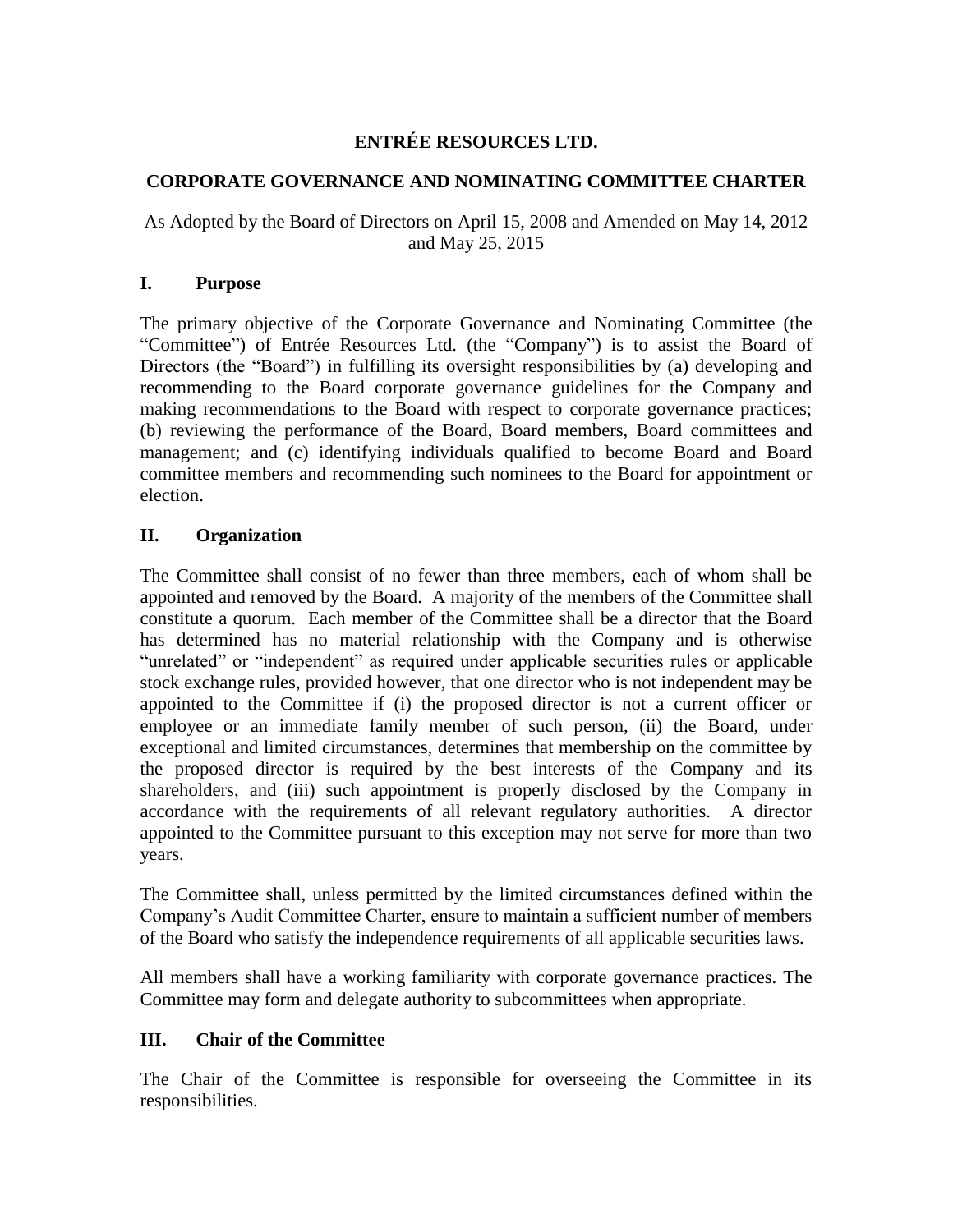The Board, or in the event of its failure to do so, the members of the Committee, must appoint a Chair from among the members of the Committee. If the Chair of the Committee is not present at any meeting of the Committee, an acting Chair for the meeting shall be chosen by majority vote of the Committee from among the members present.

The Chair's duties and responsibilities include:

- 1. the specific responsibility to ensure the independence of the Board in the discharge of its responsibilities.
- 2. presiding at each meeting of the Committee and, in consultation with the other members of the Committee, setting the frequency and length of each meeting and the agenda of items to be addressed at each meeting.
- 3. ensuring that the agenda for each upcoming meeting of the Committee is circulated to each member of the Committee and to the Chair of the Board in advance of such meeting.
- 4. leading the Committee in discharging each of the tasks assigned to it under the Charter; and
- 5. reporting to the full Board on the activities of the Committee.

### **IV Meetings**

The Committee shall meet as many times as the Committee deems necessary to carry out its duties effectively, but not less frequently than one time per year.

#### **IV. Authority and Responsibilities**

To fulfill its responsibilities, the Committee shall:

- 1. Prepare and recommend to the Board the corporate governance policies and procedures for the Company. Review practices and procedures of the Board in light of ongoing developments in securities law, stock exchanges and regulatory requirements, and industry best practices, relating to matters of corporate governance. Review and reassess the adequacy of the Company's corporate governance policies, practices and procedures annually and recommend to the Board any changes deemed appropriate by the Committee;
- 2. Review any proposed changes to the Company's constating documents as such documents relate to corporate governance matters;
- 3. Ensure systems are in place to verify compliance with regulatory, corporate governance and disclosure requirements;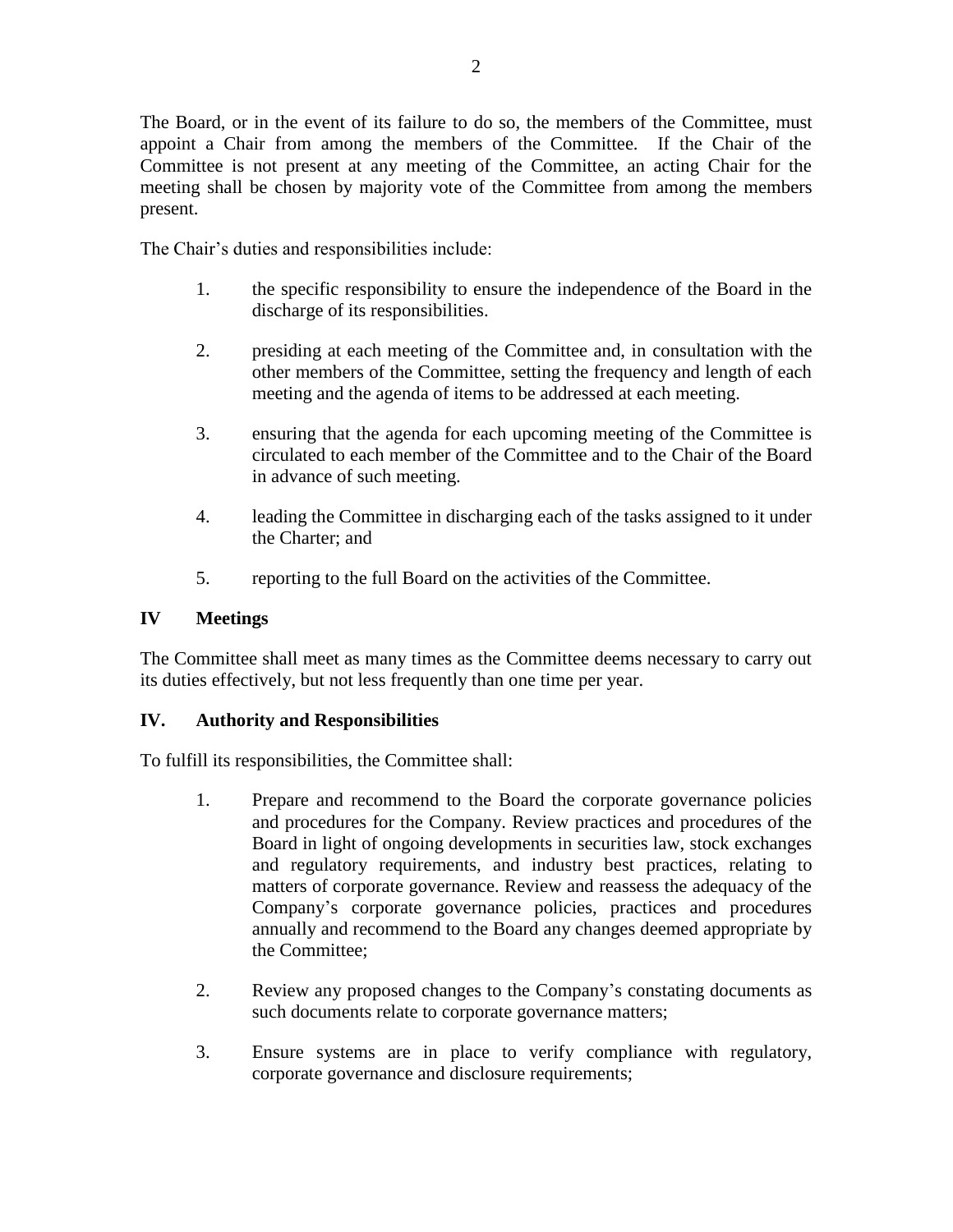- 4. Examine the size and composition of the Board, taking into consideration the benefits of all aspects of diversity, and recommend adjustments from time to time to ensure that the Board is of a size and composition that facilitates effective decision making;
- 5. Identify and assess the necessary and desirable competencies and characteristics for Board membership and regularly assess the extent to which those competencies and characteristics are represented on the Board;
- 6. Develop and implement processes to identify and assess necessary and desirable competencies and characteristics for Board members;
- 7. Identify individuals qualified to become members of the Board;
- 8. When vacancies occur or otherwise at the direction of the Board, the Committee shall actively seek individuals whom the Committee determines meet such criteria and standards for recommendation to the Board, having due regard for the benefits of Board diversity and the Company's Board Diversity Policy;
- 9. Make recommendations to the Board for the appointment or election of director nominees, having due regard for the benefits of Board diversity and the Company's Board Diversity Policy;
- 10. Make recommendations to the Board with respect to membership on committees of the Board (other than this Committee);
- 11. Ensure that Board has appropriate structures and procedures so that the Board can function with the proper degree of independence from management;
- 12. Provide a forum without management present to receive expressions of concern, including a concern regarding the independence of the Board from management;
- 13. Regularly review the time required from non-executive directors to perform their functions and assess whether they are satisfying those time requirements;
- 14. Encourage and facilitate continuing education programs for directors;
- 15. Recommend the removal of directors for cause;
- 16. Receive comments from all directors as to the Board's performance, oversee the execution of a process assessing the effectiveness of the Board and the Board committees as a whole, with particular reference to the Mandate of the Board of Directors, the Board Diversity Policy, and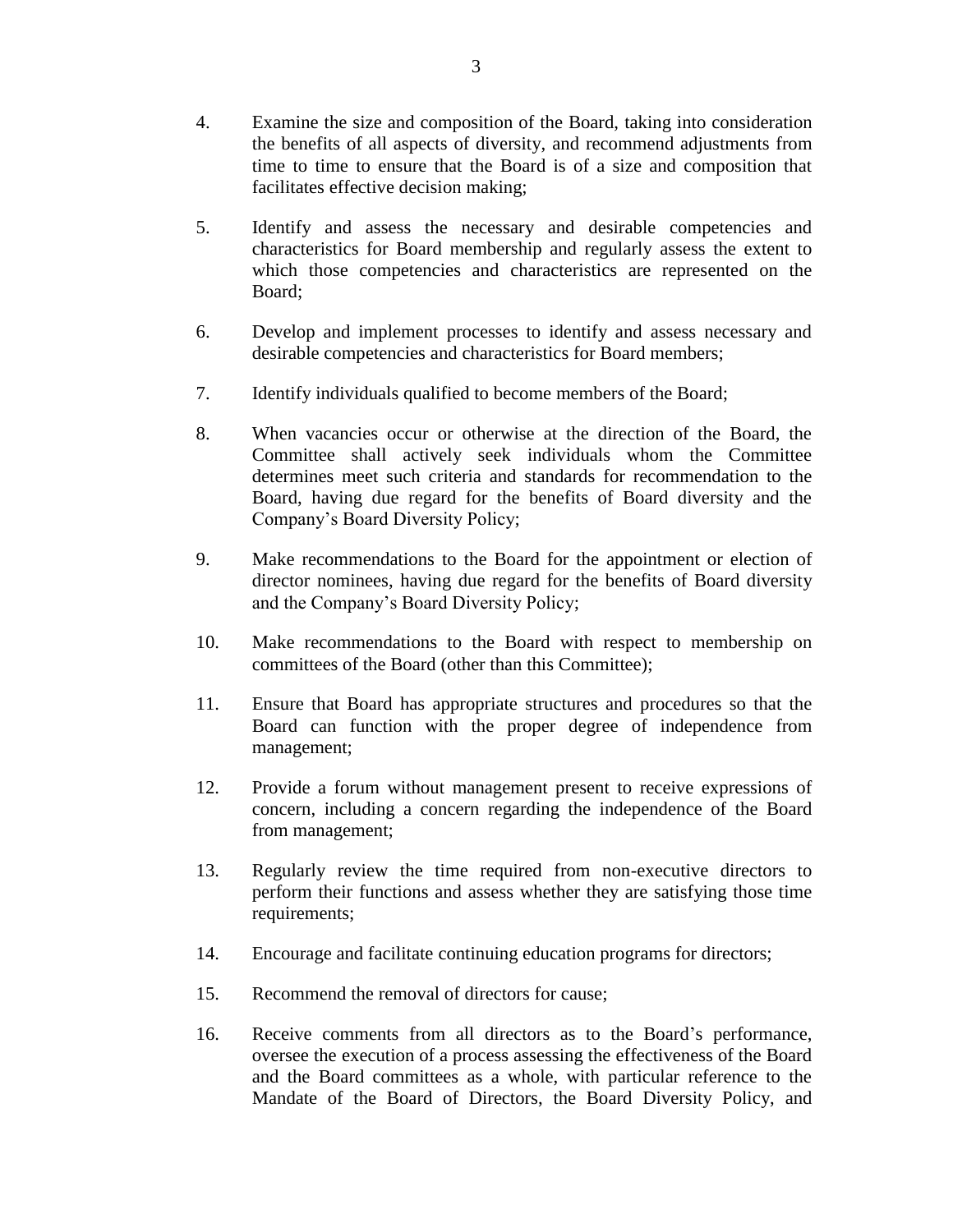appropriate committee charters, where applicable. The Committee shall report annually to the Board on such assessments;

- 17. Assess annually the contribution and effectiveness of each individual director, with particular reference to any applicable position description as well as the competencies and characteristics each individual director is expected to bring to the Board. The Committee shall report annually to the Board on such assessments;
- 18. On an annual basis, set measurable objectives for promoting diversity, with a particular emphasis on gender diversity, and recommend them to the Board for approval;
- 19. Review and reassess the adequacy of this Charter annually and recommend to the Board any changes deemed appropriate by the Committee;
- 20. Fulfill the Committee's role in assisting the Board in dealing with conflict of interest issues as contemplated by the Company's Code of Business Conduct and Ethics;
- 21. At the request of an individual director, consider and, if deemed advisable, authorize the retaining by any individual director of an outside advisor for such director at the expense of the Corporation;
- 22. Perform any other activities consistent with this Charter, the Company's articles and by-laws and governing law as the Committee or the Board deems appropriate;
- 23. Review the performance of the Committee annually;
- 24. Report regularly to the Board;
- 24. Oversee evaluations of the Board and the Company's management;
- 25. Establish, review and update periodically a Code of Business Conduct and Ethics for employees, consultants, officers and directors of the Company and ensure that management has established a system to enforce this Code of Business Conduct and Ethics;
- 26. Review the Board Diversity Policy from time to time as necessary, and make recommendations on any required changes to the Board for consideration and approval;
- 27. Assess the effectiveness of the recruitment and nomination process at achieving the Company's diversity objectives outlined in the Board Diversity Policy, and monitor the implementation of the Board Diversity Policy; and